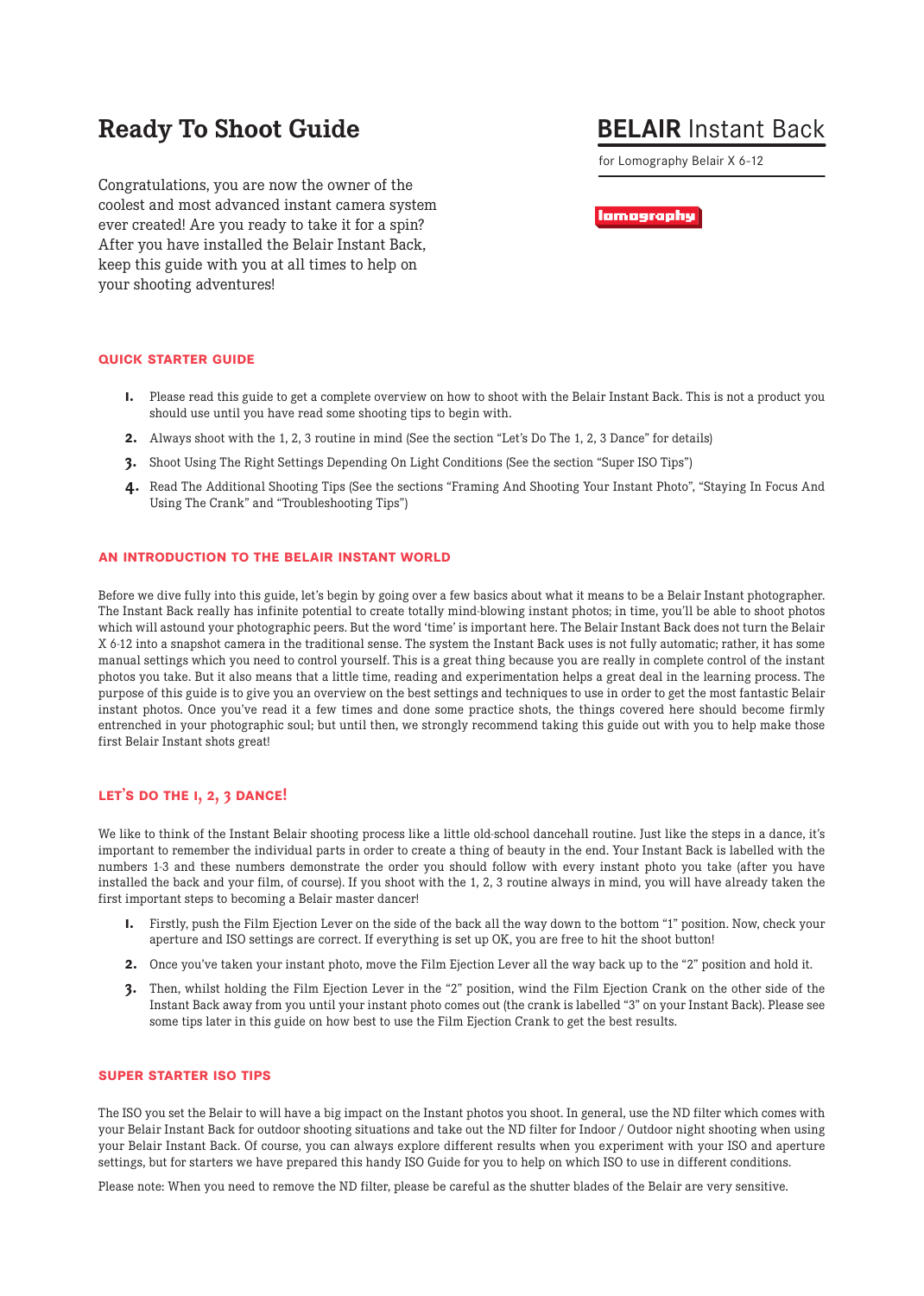## **super starter iso tips**

| <b>OUTDOOR</b>                                   | <b>USE ND FILTER</b>                                                                 | <b>ISO</b>    | <b>APERTURE</b> |
|--------------------------------------------------|--------------------------------------------------------------------------------------|---------------|-----------------|
| <b>OUTDOOR BRIGHT SUNLIGHT</b>                   | Camera facing sunlight / sky                                                         | 1600          | ☆ f/16          |
|                                                  | Camera behind sunlight / sky                                                         | 800 or 400    | ☆ f/16          |
| OUTDOOR CLOUDY / IN SHADOW                       | Camera facing sunlight / sky                                                         | 400           | ☆ f/16          |
|                                                  | Camera behind sunlight / sky                                                         | 200           | ≌<br>f/8        |
|                                                  | Both camera and object inside the shadow /<br>Want a brighter image in shadow        | $50$ or $100$ | f/8<br>≌        |
| <b>EXTREME OUTDOOR BRIGHT</b><br><b>SUNLIGHT</b> | <b>OO USE 2 ND FILTER</b> Snow / Beach /<br>Camera facing directly to the bright sun | 1600          | $\div$ f/16     |

| <b>INDOOR / NIGHT</b>         | O NO ND FILTER FOR BRIGHTER IMAGE | <b>ISO</b> | <b>APERTURE</b>    |
|-------------------------------|-----------------------------------|------------|--------------------|
| <b>INDOOR / NIGHT OUTDOOR</b> | Want a darker image               | 200        | ☆ f/16             |
|                               | Want a brighter image             | 200 or 100 | $\mathfrak{S}$ f/8 |

| <b>SPECIAL EXPOSURE</b>                            | <b>USE ND FILTER</b>                          | <b>ISO</b> | <b>APERTURE</b>                                                      |
|----------------------------------------------------|-----------------------------------------------|------------|----------------------------------------------------------------------|
| <b>DOUBLE EXPOSURE</b>                             | Outdoor                                       | 1600       | ☆ f/16                                                               |
|                                                    | Indoor / Outdoor night<br>Low light source    | 400        | f/8<br>$\triangle$                                                   |
|                                                    | Indoor / Outdoor night<br>Strong light source | 400        | $\div$ f/16                                                          |
| <b>MULTIPLE EXPOSURE</b>                           | Indoor / Outdoor night<br>Low light source    | 800        | $\triangleq$<br>f/8                                                  |
|                                                    | Indoor / Outdoor night<br>Strong light source | 800        | $\uparrow$ f/16                                                      |
| <b>LONG-EXPOSURES FOR</b><br><b>NIGHT SHOOTING</b> | <b>NOTE</b> ISO dial set to "B"               | B          | ⇔ f/8 or ☆ f/16<br>(depending on how long<br>you want to expose for) |
|                                                    |                                               |            |                                                                      |

| <b>USING A FLASH</b> | $\bullet$ USE ND FILTER                                                                                                                                     | <b>ISO</b> | <b>APERTURE</b>                            |
|----------------------|-------------------------------------------------------------------------------------------------------------------------------------------------------------|------------|--------------------------------------------|
|                      | Normal flash with short exposure<br>$(e.g. Diana Flash+)$                                                                                                   | 200        | $\div$ f/16<br>(optimum distande 1-2m)     |
|                      | Flash with long exposure for blurry colourful<br>backgrounds. <b>NOTE</b> ISO dial set to "B"                                                               | B          | $\uparrow$ f/16<br>(optimum distande 1-2m) |
|                      | <b>NOTE</b> You can also use the La Sardina Fritz the<br>Blitz flash which allows you to control different<br>flash output for different shooting distance. |            |                                            |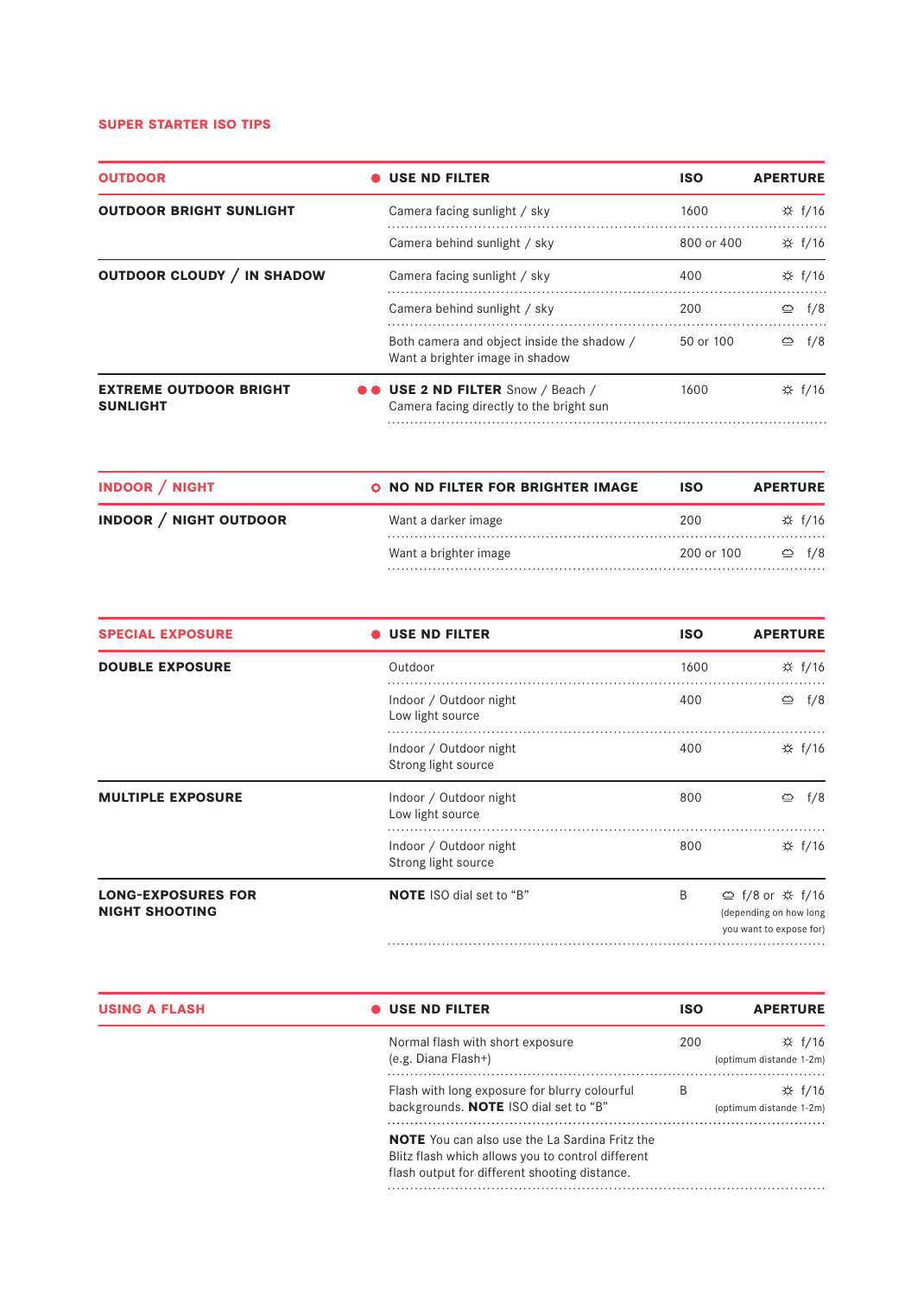#### **viewing and framing your instant photo**

The Belair X 6-12 viewfinder is designed for a 6x12 format. Therefore, there will be a difference in framing through the viewfinder when you're shooting with the Fujifilm Instax Wide film.

If you're shooting a close subject (approximately 1 meter), frame your image through the viewfinder and then tilt the camera upwards about 1/3 or 1/2 of the frame in order to accurately centre your subject. If you're shooting a subject further away, the viewfinder will be more accurate so you shouldn't need to tilt up the viewfinder.

#### **staying in focus and using the hand crank**

The Lomography Portrait Camera Strap (sold separately) is very useful for precise focusing and easily measuring the distance between yourself and your subject; the strap is exactly 1 meter long, so it is perfect for accurate and super-sharp portrait shooting. For indoor shooting, use a tripod or a flat table to keep your camera steady.

Holding the camera correctly helps, too! Use your left hand to hold the left side of the camera body and use your right hand to hold the shutter board. Release the shutter with your index finger. Alternatively, you may use your left hand to hold the left side of the camera body and use your right hand to hold the bottom of the shutter board. Release the shutter by using your thumb.

The analogue hand crank is very easy to use. There is no need to use heavy pressure; with a relaxed hand, turn the crank smoothly (not too fast and not too slow) to get your instant photo. The smoother you turn, the better results you get! Each image requires turning for about 3 to 5 seconds. Please do not pull out the photo until it is fully ejected as this will affect the final image you get.

#### **troubleshooting tips**

#### **there are black bars at the top and bottom of my instant photo**

Every instant photo taken with the Belair Instant Back will have a black bar at the top and bottom of the image. This is a characteristic that makes the Belair Instant Photo totally unique and retro feeling!

The explanation for why this happens is as follows: Because the Fujifilm Instax Wide film which the Instant Back uses has a larger exposure area than the Belair camera's 6x12 format, some light is blocked by the middle of the bellows of the Belair X 6-12. It is this blocked light which causes the black bars at the top and bottom of your image.

## **my instant photo has a dark bar in the top left corner (in addition to the regular black bars at the top and bottom)**

In addition to the black bars at the top and bottom of your photo that you will always get, you may occasionally have a photo with a bigger black bar in the top left of the image. This is caused when you don't set the Film Ejection lever to "1" before shooting. Set it to "1" before your next photo and this extra bar in the corner should not happen!

# **my instant photo got stuck coming out of the instant back**

After you eject the instant film dark slide and after shooting each instant photo, please remember to pull the Film Ejection Lever all the way up to the top. If your instant film photo doesn't come out, turn the Film Ejection Crank until the Film Ejection lever unclicks from the "2" position and returns to a position between "1" and "2". Then lift the Film Ejection Lever to position "2" again, and keep holding it in the "2" position whilst turning the Film Ejection Crank until the film is finally ejected. Two further points to note are:

- **1.** Do not push the Film Ejection Lever all the way down to the bottom "1" position if your film jams. Because this will pull up another instant photo and cause 2 films to jam in the ejection system.
- **2.** When the Film Ejection Lever is in the "2" position, do not force it all the way down to the "1" position as this could damage/break the Film Ejection Lever.

## **my instant photo has some white lines over the image**

When you are turning the Film Ejection Crank to get your Instant photo, the chemicals will spread during the ejection of the photo. So it is important to turn the Film Ejection Crank smoothly (not too fast and not too slow). If you are turning it too slow and pause during the ejection, the chemical will stay where you stop and cause the white line in the photo.

#### **my instant photo was over-exposed in direct sunlight**

Perhaps you forgot to install the ND Filter? Please refer to our exposure guide for settings in different shooting condition.